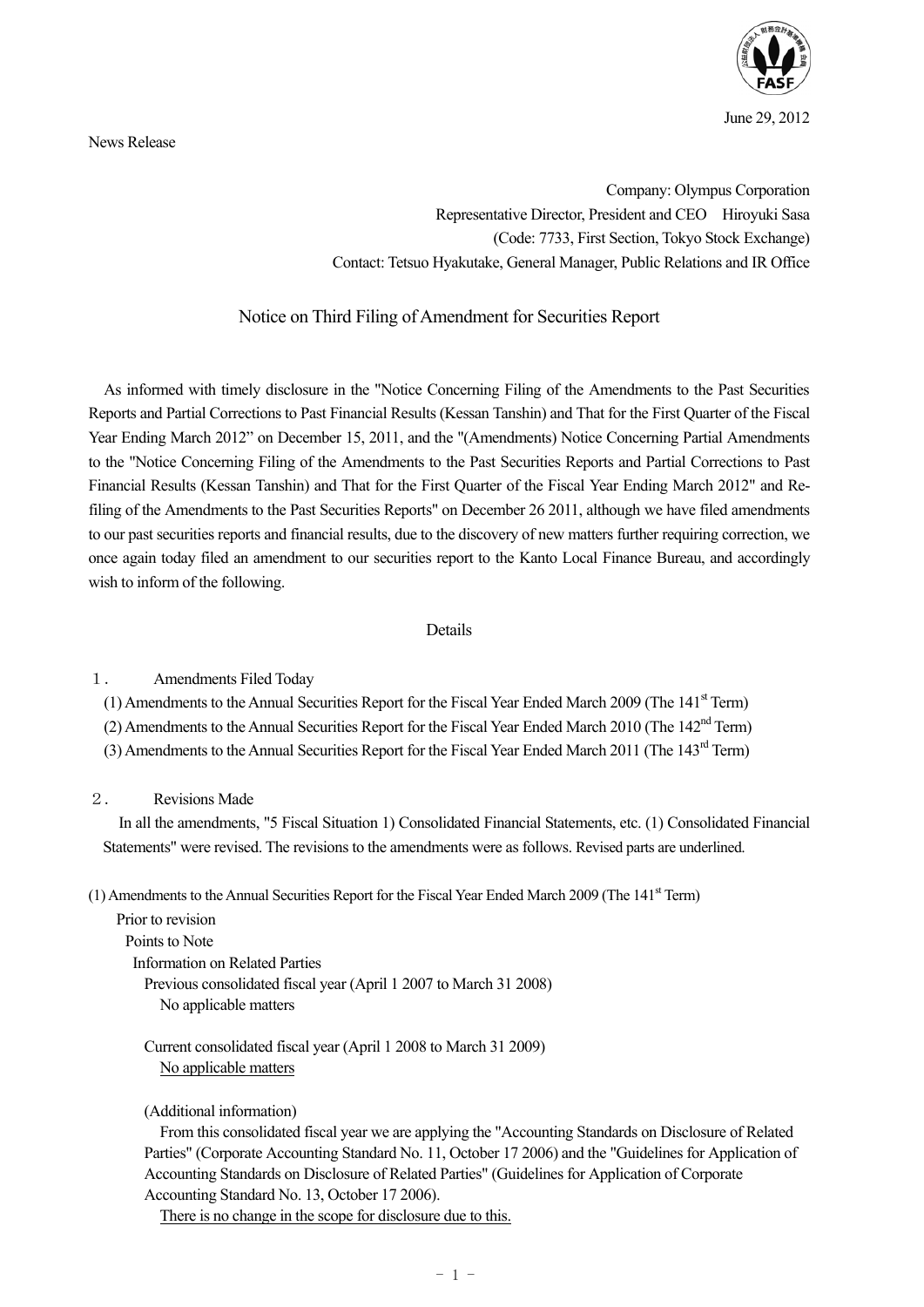(After revision)

Points to Note

Information on Related Parties

Previous consolidated fiscal year (April 1 2007 to March 31 2008)

No applicable matters

Current consolidated fiscal year (April 1 2008 to March 31 2009)

Trade with related parties

 Trade between consolidated subsidiaries of companies filing consolidated financial statements and related parties

Corporate officers and main shareholders of companies filing consolidated financial statements (individuals only) etc.

| <b>Type</b>                                                           | Name of<br>company or<br>person | Locatio<br>n | Capital or<br>Amount<br>Invested<br>(millions)<br>$of$ yen) | Description of<br>business<br>operations or<br>occupation                                                                        | Ratio of<br>voting rights<br>(or parent)<br>company<br>ownership)<br>$\frac{\binom{0}{0}}{0}$ | Relatio<br>nship<br>with<br>related<br>parties | Descrip<br>tion of<br><u>the</u><br>trade         | Amount of<br>trade<br>(millions of<br>yen) | Item | Balance<br>at the<br>end of<br><u>the</u><br>period<br>(millions)<br>$of$ yen $)$ |
|-----------------------------------------------------------------------|---------------------------------|--------------|-------------------------------------------------------------|----------------------------------------------------------------------------------------------------------------------------------|-----------------------------------------------------------------------------------------------|------------------------------------------------|---------------------------------------------------|--------------------------------------------|------|-----------------------------------------------------------------------------------|
| Corpora<br><u>te</u><br>officers<br>or their<br>next of<br><u>kin</u> | Michael C.<br>Woodford          |              |                                                             | Executive<br>officers of<br>Olympus<br>Chairman of<br>the board of<br>KeyMed<br>(Medical $&$<br>Industrial<br>Equipment)<br>Ltd. |                                                                                               | Loanin<br>gof<br>money                         | Loanin<br>gof<br>money<br>(Note<br>$\overline{2}$ | <u>174</u>                                 |      |                                                                                   |

(Note) 1 In the above figures, consumption tax is not included in the transaction amounts.

2 These loans were from KeyMed (Medical  $&$  Industrial Equipment) Ltd., a subsidiary of our company.

3 Regarding the loaning of the money, a reasonable rate of interest was decided with consideration to market rates.

(Additional information)

From this consolidated fiscal year we are applying the "Accounting Standards on Disclosure of Related Parties" (Corporate Accounting Standard No. 11, October 17 2006) and the "Guidelines for Application of Accounting Standards on Disclosure of Related Parties" (Guidelines for Application of Corporate Accounting Standard No. 13, October 17 2006).

(2) Amendments to the Annual Securities Report for the Fiscal Year Ended March 2010 (The 142<sup>nd</sup> Term)

Prior to revision

Points to Note

Information on Related Parties

Previous consolidated fiscal year (April 1 2008 to March 31 2009) No applicable matters

(Additional information)

From this consolidated fiscal year we are applying the "Accounting Standards on Disclosure of Related Parties" (Corporate Accounting Standard No. 11, October 17 2006) and the "Guidelines for Application of Accounting Standards on Disclosure of Related Parties" (Guidelines for Application of Corporate Accounting Standard No. 13, October 17 2006).

There is no change in the scope for disclosure due to this.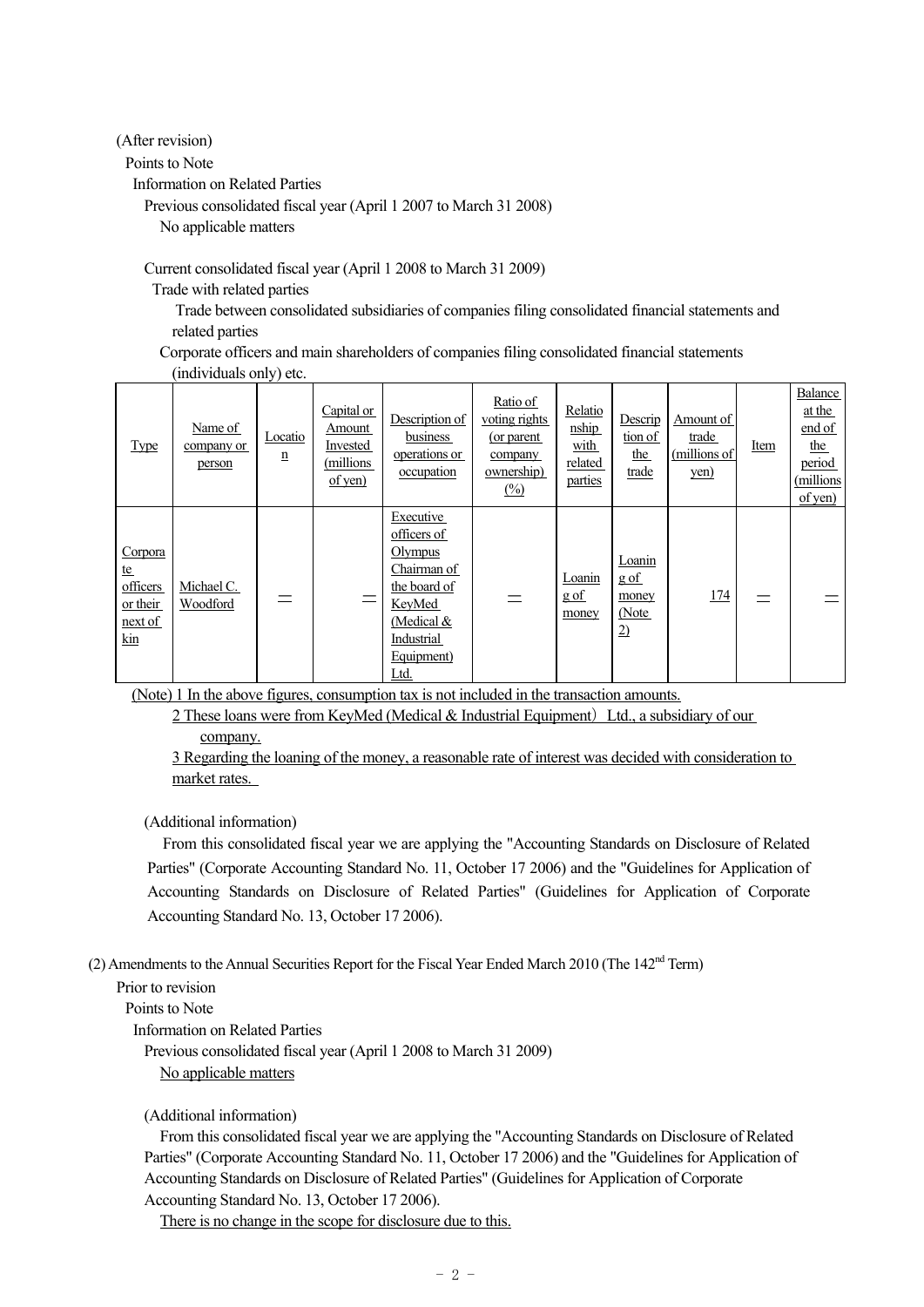## Current consolidated fiscal year (April 1 2009 to March 31 2010) No applicable matters

(After revision)

Points to Note

Information on Related Parties

Previous consolidated fiscal year (April 1 2008 to March 31 2009)

Trade with related parties

 Trade between consolidated subsidiaries of companies filing consolidated financial statements and related parties

Corporate officers and main shareholders of companies filing consolidated financial statements (individuals only) etc.

| <b>Type</b>                                                              | Name of<br>company or<br>person | Locatio<br>n | Capital or<br>Amount<br>Invested<br>(millions<br>$of$ yen) | Description of<br>business<br>operations or<br>occupation                                                                        | Ratio of<br>voting rights<br>(or parent)<br>company<br>ownership)<br>$\frac{(\%)}{(\%)}$ | Relatio<br>nship<br>with<br>related<br>parties | Descrip<br>tion of<br>the<br>trade       | Amount of<br>trade<br>(millions of<br>yen) | Item | <b>Balance</b><br>at the<br>end of<br><u>the</u><br>period<br>(millions)<br>$of$ yen) |
|--------------------------------------------------------------------------|---------------------------------|--------------|------------------------------------------------------------|----------------------------------------------------------------------------------------------------------------------------------|------------------------------------------------------------------------------------------|------------------------------------------------|------------------------------------------|--------------------------------------------|------|---------------------------------------------------------------------------------------|
| Corpora<br>te<br>officers<br>or their<br>next of<br>$\operatorname{kin}$ | Michael C.<br>Woodford          |              |                                                            | Executive<br>officers of<br>Olympus<br>Chairman of<br>the board of<br>KeyMed<br>(Medical $&$<br>Industrial<br>Equipment)<br>Ltd. |                                                                                          | Loanin<br>gof<br>money                         | Loanin<br>$g$ of<br>money<br>(Note<br>2) | 174                                        |      |                                                                                       |

(Note) 1 In the above figures, consumption tax is not included in the transaction amounts.

2 These loans were from KeyMed (Medical  $&$  Industrial Equipment) Ltd., a subsidiary of our company. 3 Regarding the loaning of the money, a reasonable rate of interest was decided with consideration to market rates.

(Additional information)

From this consolidated fiscal year we are applying the "Accounting Standards on Disclosure of Related Parties" (Corporate Accounting Standard No. 11, October 17 2006) and the "Guidelines for Application of Accounting Standards on Disclosure of Related Parties" (Guidelines for Application of Corporate Accounting Standard No. 13, October 17 2006).

(3) Amendments to the Annual Securities Report for the Fiscal Year Ended March 2011 (The 143<sup>rd</sup> Term)

```
Prior to revision
```
Points to Note

Information on Related Parties

Previous consolidated fiscal year (April 1 2009 to March 31 2010) No applicable matters

Current consolidated fiscal year (April 1 2010 to March 31 2011) No applicable matters

(After revision) Points to Note Information on Related Parties Previous consolidated fiscal year (April 1 2009 to March 31 2010) Trade with related parties